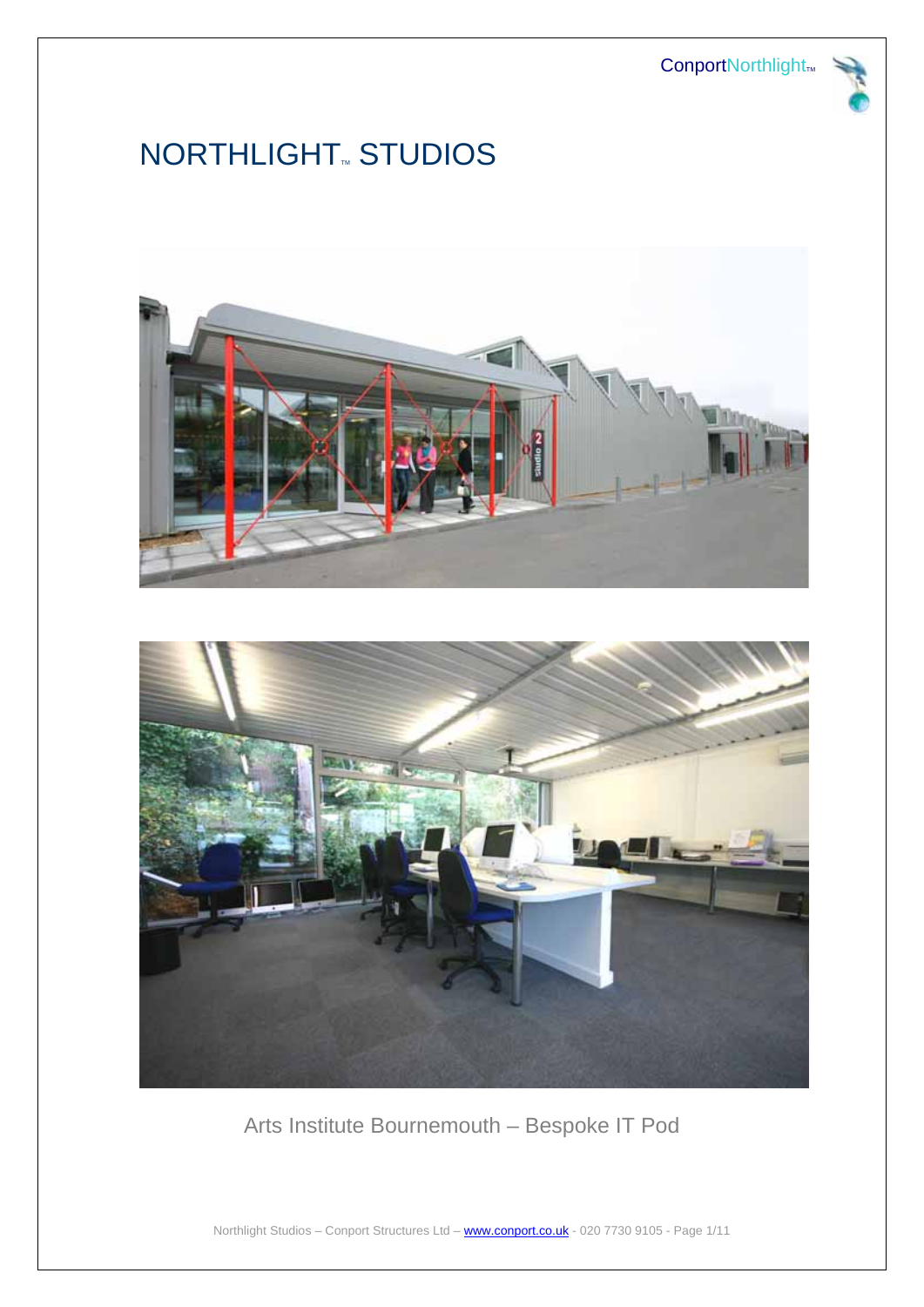# ConportNorthlight<sub>M</sub>





Bournemouth Art Building – internal gallery space



#### Bournemouth Art Studio 2

Northlight Studios – Conport Structures Ltd – www.conport.co.uk - 020 7730 9105 - Page 2/11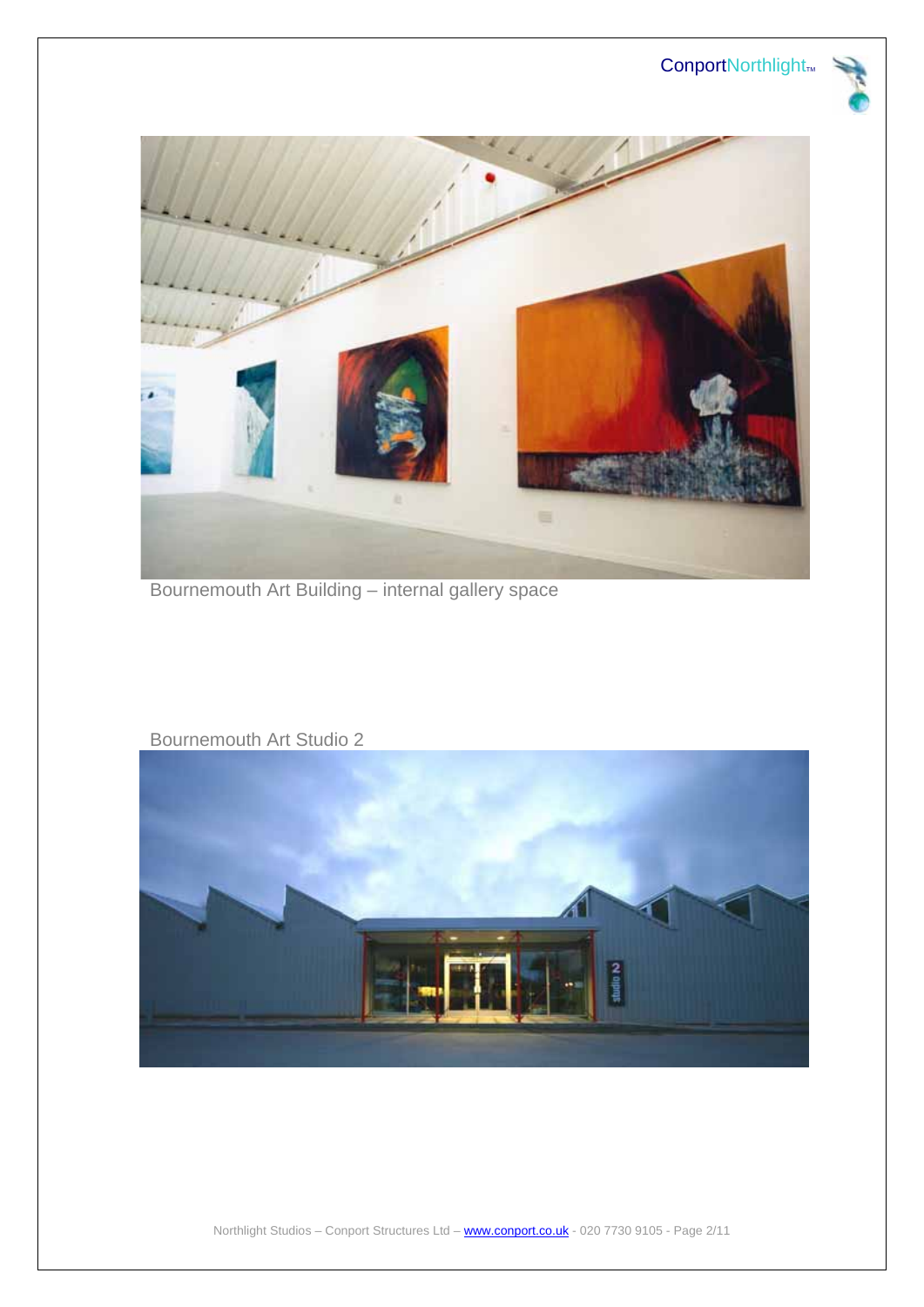







Bournemouth Arts - Studio Space

Northlight Studios – Conport Structures Ltd – www.conport.co.uk - 020 7730 9105 - Page 3/11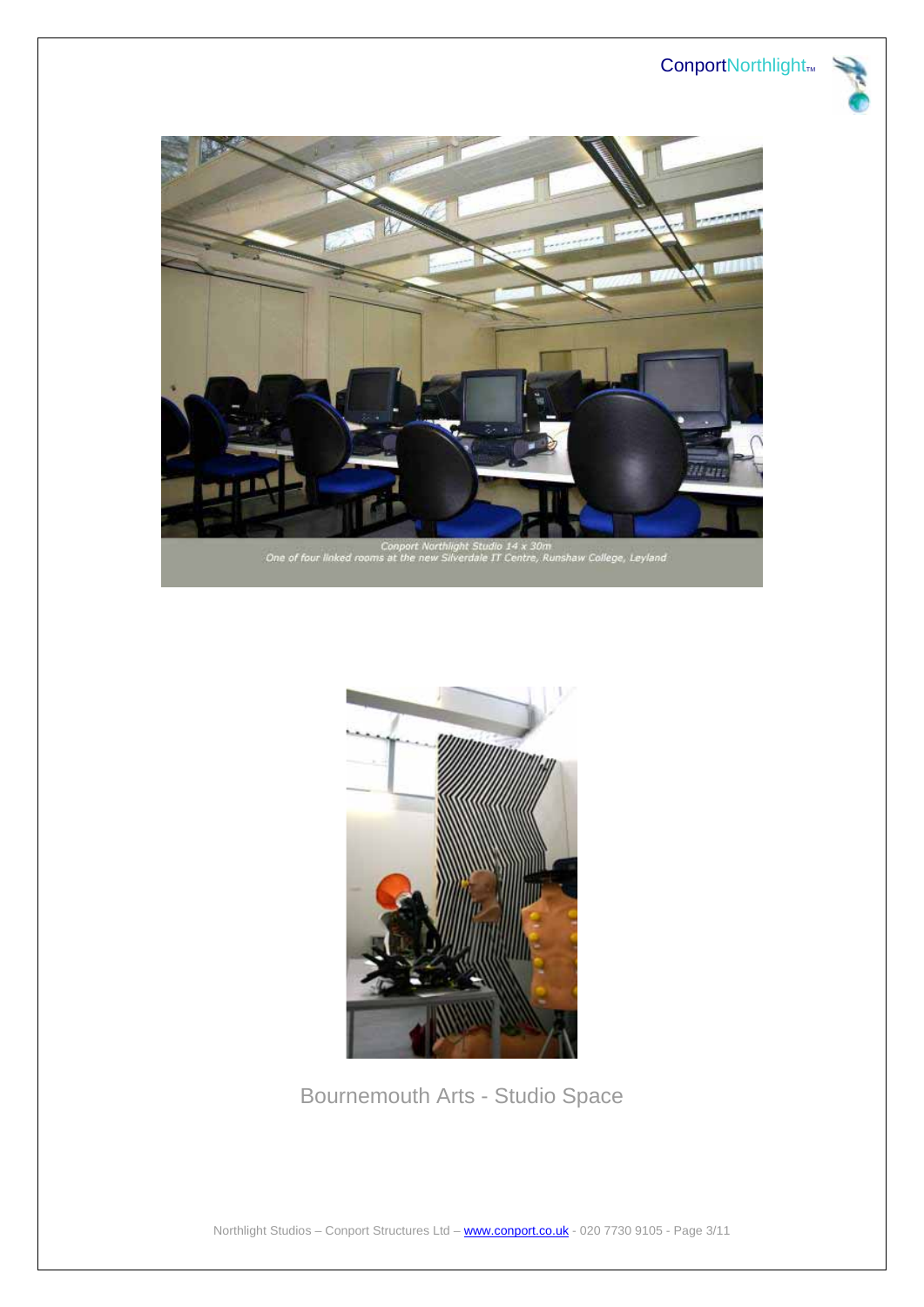

# **1. INTRODUCTION**

The Conport Northlight<sub>m</sub> Studio was designed in collaboration with David Peters, Architect of the London Institute (now the University of the Arts) and Prof Mike Davies of Manchester University. The brief was to produce an economical preengineered structure with maximum access to north light for art students. Since then it has become clear that access to glare-free natural light has a much broader appeal, for example for IT students and general classroom use.

## Fast

Northlight<sub>M</sub> Studios are fully engineered for rapid assembly during the school holidays

### Economical

We use the latest factory technology to produce permanent Northlight<sub>M</sub> Studios for the price of temporary cabin type **structures** 

### Built to last

Northlight<sub>M</sub> Studios have a lifespan of 25 years or more, but they can also be demounted and moved from site to site if required.

### Secure

Because the windows are all at high level there are no security weaknesses in the walls, and valuable equipment is kept away from prying eyes.

### Flexible

Northlight<sub>M</sub> Studios can be subdivided with mobile or fixed partitions without affecting access to natural light.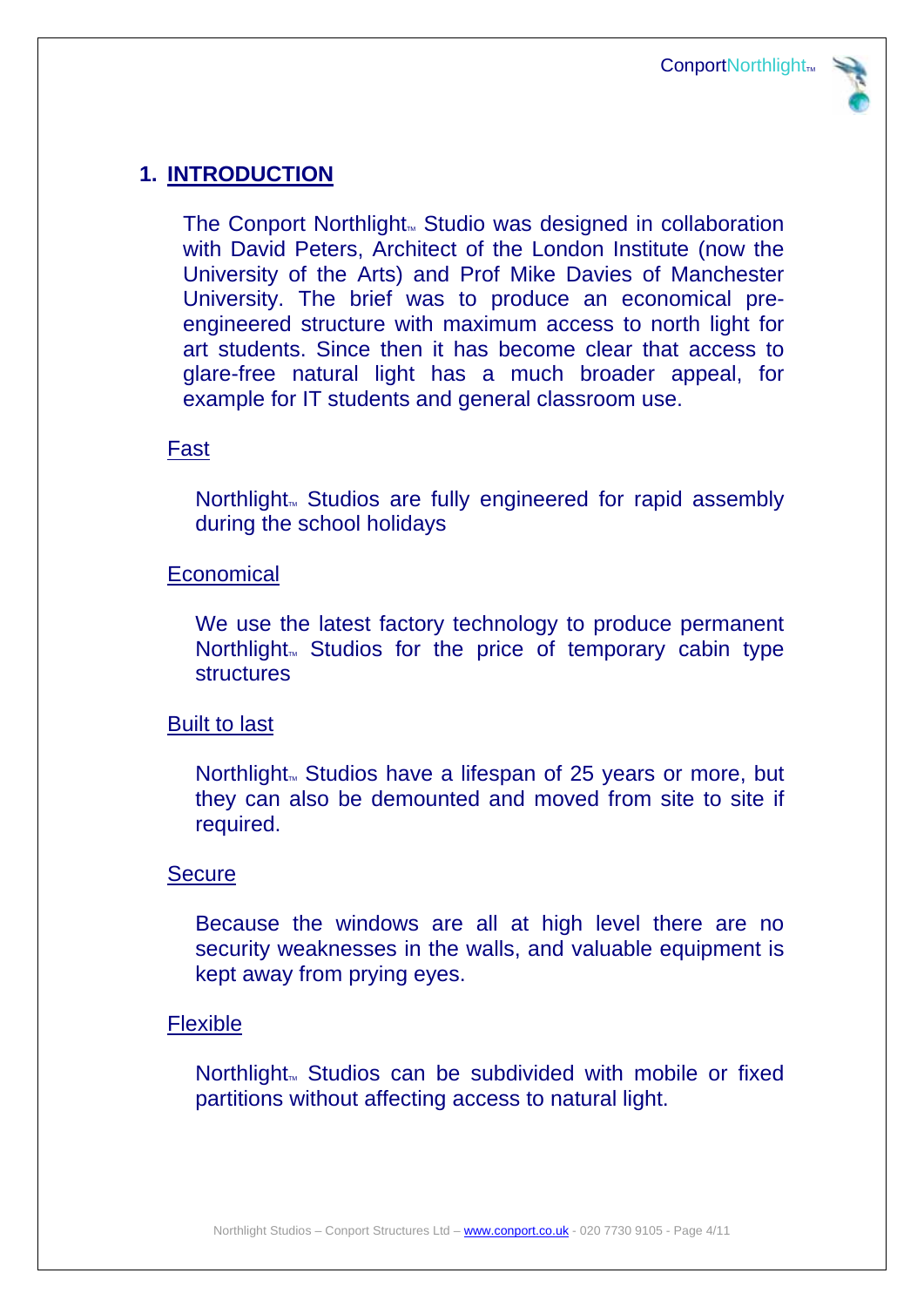

## Excellent for exhibitions

No side windows mean that all walls can be used for exhibition space. Internal partitions are automatically lit from above on both sides

#### Intelligent for IT

Northern light keeps the sun off computer screens and improves conditions for screen gazers

#### Solar Northlights

Northlight<sub>TM</sub> roofs are ideal for Solar panels because they face South - a  $9 \times 18$  Conport Solar Northlight<sub>w</sub> can generate and average of 9kW in Southern UK and save over 100 tonnes of CO2 over its lifetime.

#### Top quality Classrooms

Studies in America have shown that "daylighting" in classrooms improves learning rates by **26% in a year**! (Ask us for details of a huge study)

Education clients who have installed Northlights.

- Camberwell School of Art
- Chelsea School of Art and Design (2)
- Reigate College
- The Arts Institute at Bournemouth (5)
- Runshaw College (IT suite)
- Tameside College (Brickwork construction classroom)

#### Conport Track record

We have built pre-engineered buildings in over 40 countries since 1965. We are currently working with the UN in Sudan and elsewhere and customers include the British Government, US Air force, BP, Exxon and Oxfam. Further details are available on our websites www.conport.co.uk and www.conport.com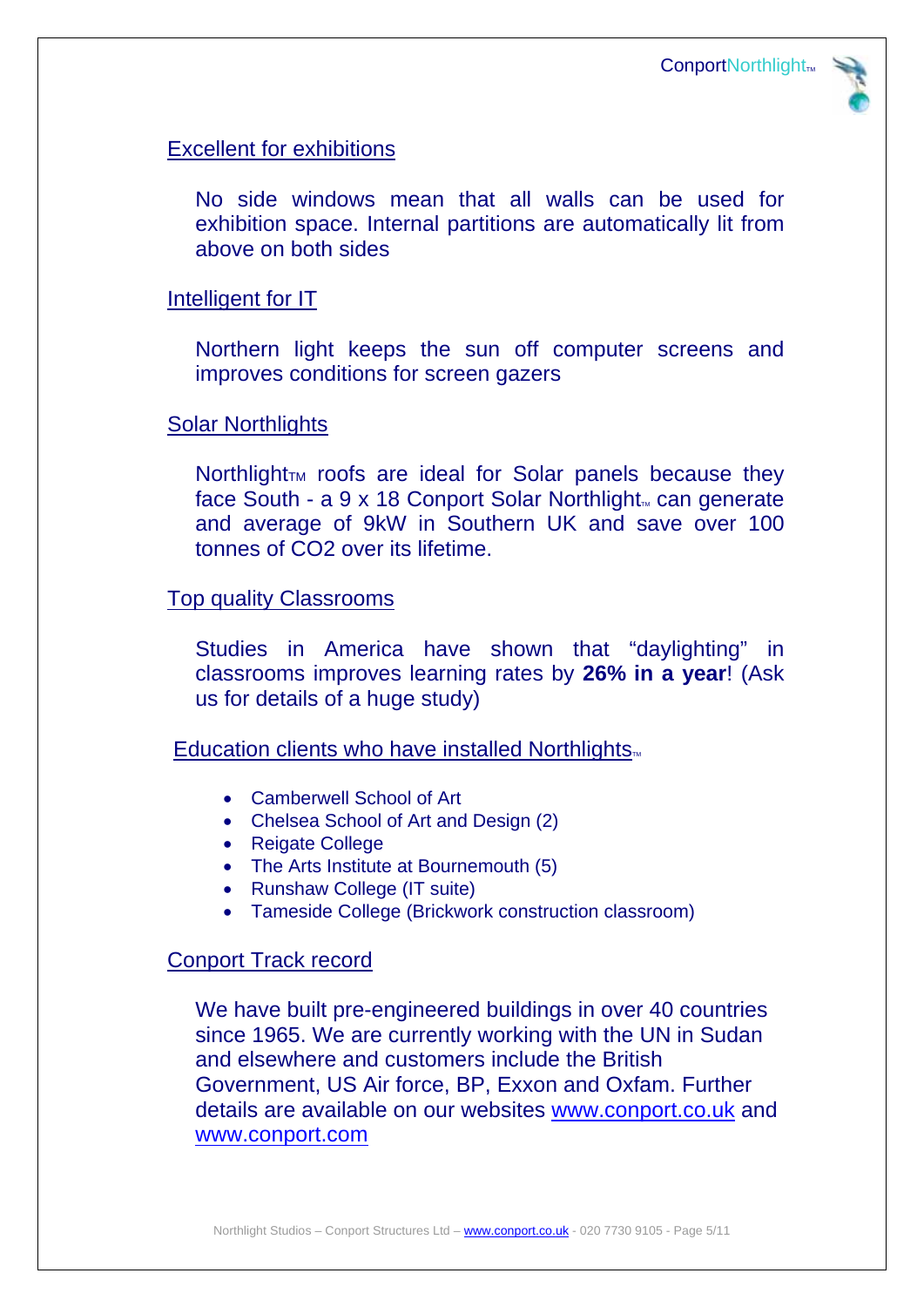

# **2. BUILDING DIMENSIONS**

| <b>Building Model</b>        | A930             | A700             |
|------------------------------|------------------|------------------|
| <b>Building Span</b>         | 9.3m modules     | 7.0m modules     |
| <b>Building Length</b>       | 3m modules       | 3m modules       |
| <b>External Ridge Height</b> | 4.8 <sub>m</sub> | 4.8 <sub>m</sub> |
| <b>Eaves Height</b>          | 3.2 <sub>m</sub> | 3.2 <sub>m</sub> |
| Roof pitch                   | 27 deg           | 27 deg           |

Non standard spans are available on request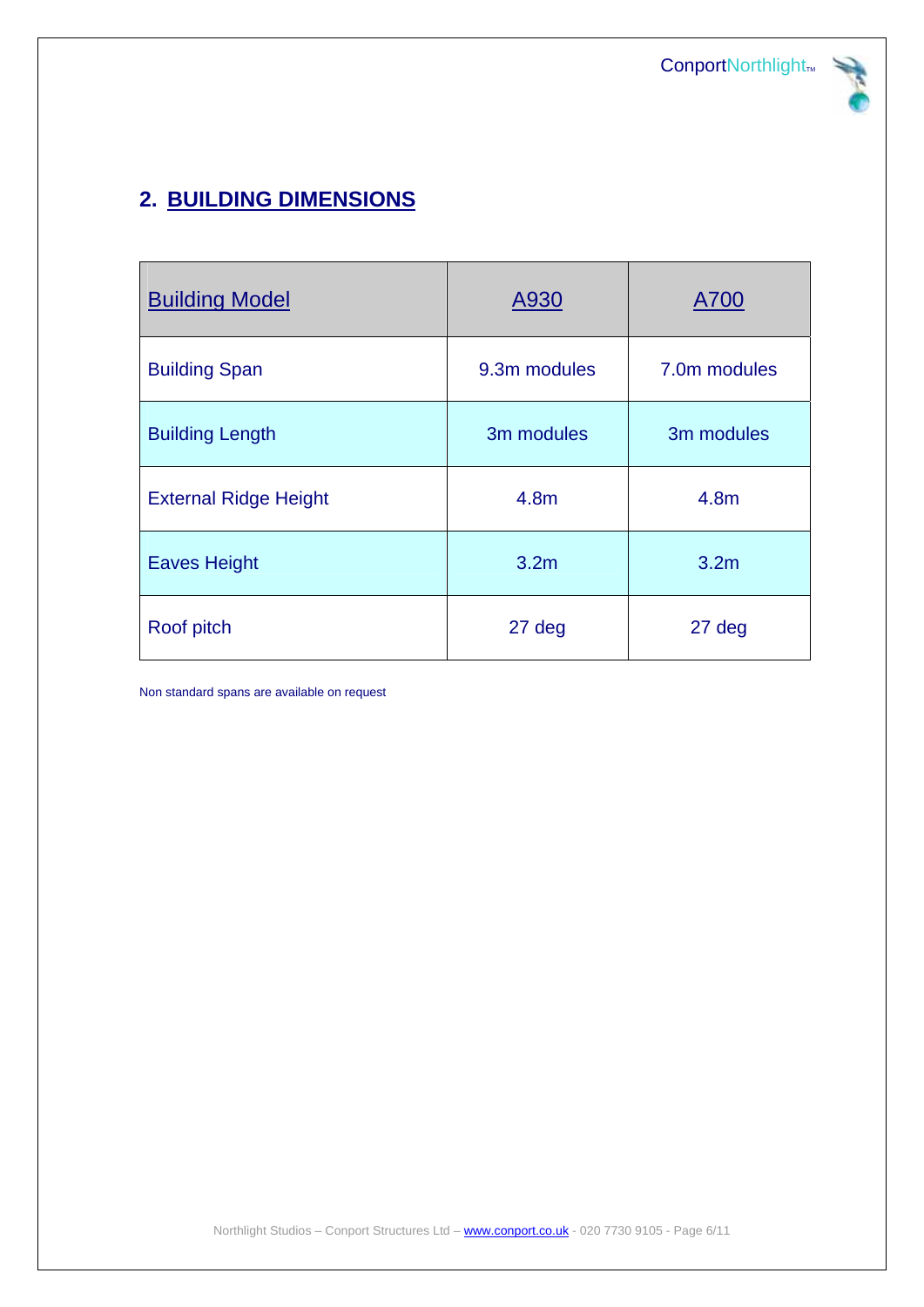

# **3. SPECIFICATIONS**

• Design

Design of the building is in accordance with "European recommendations for the stressed skin design of steel buildings".

• Steelwork specifications

Steel main frame hot rolled section grade 43a

Secondary steel frame cold rolled galvanised steel sections

• Steelwork includes

Hot rolled veerendahl trusses and supporting stanchions @ 3m c/c

Cold formed sheeting rails holding down bolts and erection bolts.

All hot rolled steel members shall be shot blasted to standard sa 2.5 at the works prior to fabrication.

After fabrication one coat of good quality zinc phosphate primer will be applied by airless spay to 75 microns nominal thickness.

All cold formed members shall be manufactured from pre galvanized strips.

Bolts will be anchor bolts and shall be black and complete with anchor plates nuts and washers. Erection bolts shall be zinc plated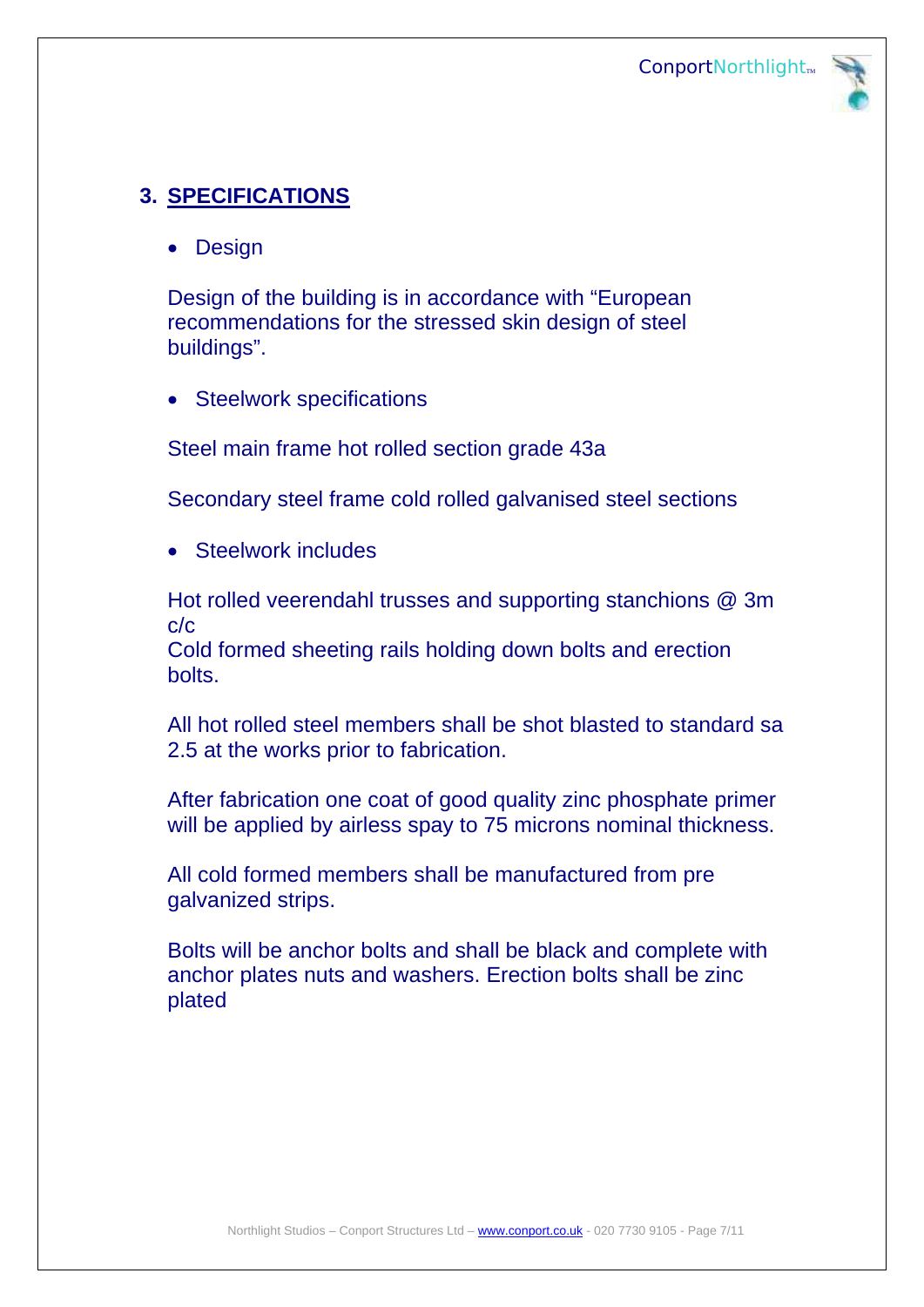

• Cladding sheet specifications

External sheets 0.7mm galvanised steel colour coated with 200µ plastisol finish with a life to first maintenance of up to 25 years. External flashing and sheet colour to be goosewing grey

Internal lining sheets galvanised steel with white lining enamel wash coat

All cladding materials from "galvatite" hot dipped zinc coated steel. The substrate is of grade fe e280g commercial quality mild steel with minimum yield stress of 280 n/mm2

Galvanized coating is to a minimum thickness of 275g/m2 with a conventional spangle finish.

The steel substrate fully complies with the provisions of the British Standard BSEN 10147:1992 All steel is profiled rolled to comply with the provisions of BS 5427:1975 in respect of materials, design, handling, working performance and storage.

**Insulation** 

Roof and walls: double steel skin with 160mm fibreglass, with "u" value <0.26 watts per m2 deg. K + rubber strips to eliminate cold bridging.

• Internal lining

Two staggered layers of firecheck 12.5mm plasterboard are fitted up to the eaves this gives 60 minutes fire protection to external wall.

• Concrete foundations

Contractor specification:

Please allow for providing 150mm minimum reinforced concrete slab with downstand perimeter beam under conport structures wall construction all to engineers details and to achieve insulation 0.25 w/m2k all to the approval and requirements of the building control department/regulations.

Northlight Studios – Conport Structures Ltd – www.conport.co.uk - 020 7730 9105 - Page 8/11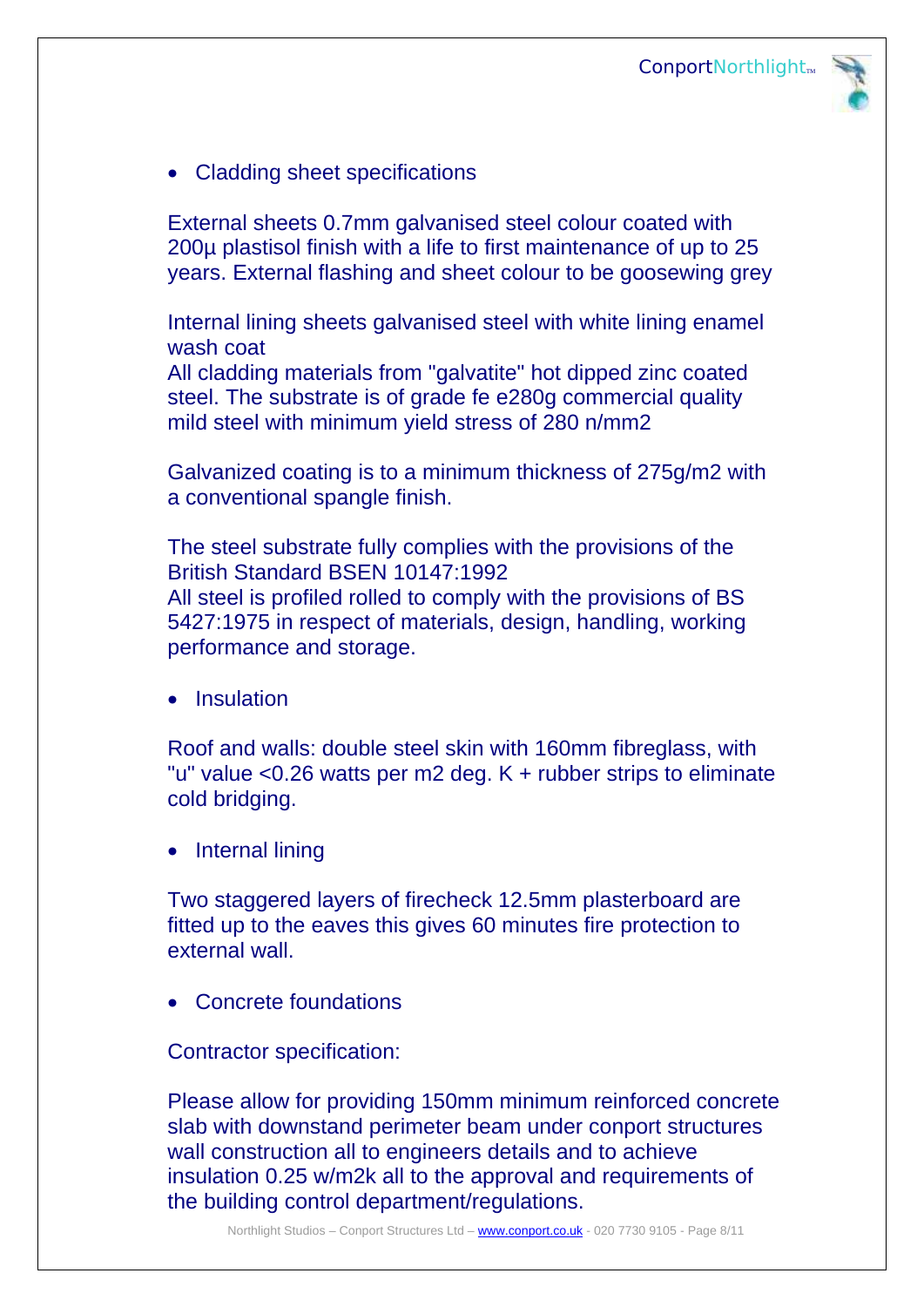

• Slab

Slab dimension: span +110mm; length +190mm. Slab tolerances +/- 10mm in overall length and width. Level tolerance +/- 2mm per lm. All four corners to lie in the same plane +/- 2.5mm.

• Floor

There are two standard options for flooring:

Painted floor slab

Timber floor with vinyl tiles and plastic skirting.

• Drainage

Surface water drainage to discharge into uPVC hoppers and 75mm uPVC down pipes at each valley point, this will then discharge into drainage supplied by clients site drainage.

• Surrounding site works

All new footpaths and concrete hard stand paving to be provided by client.

All ramping and handrails to be provided by client

• Doors

Doors to be insulated steel double hinged double doors complete with furniture and fitted with an approved type of panic bolts.

Door opening to be 1828mm for disabled access. Doors to have a minimum 800mm for one leaf with glazing 800mm x 1500mm for visibility. "U" value of doors to be <2 w/m2 deg k

• Windows

Fixed light double glazed uPVC windows with 6 top hung opening casements to each bay. "U" value of windows to be <2 w/m2 deg k

Northlight Studios – Conport Structures Ltd – www.conport.co.uk - 020 7730 9105 - Page 9/11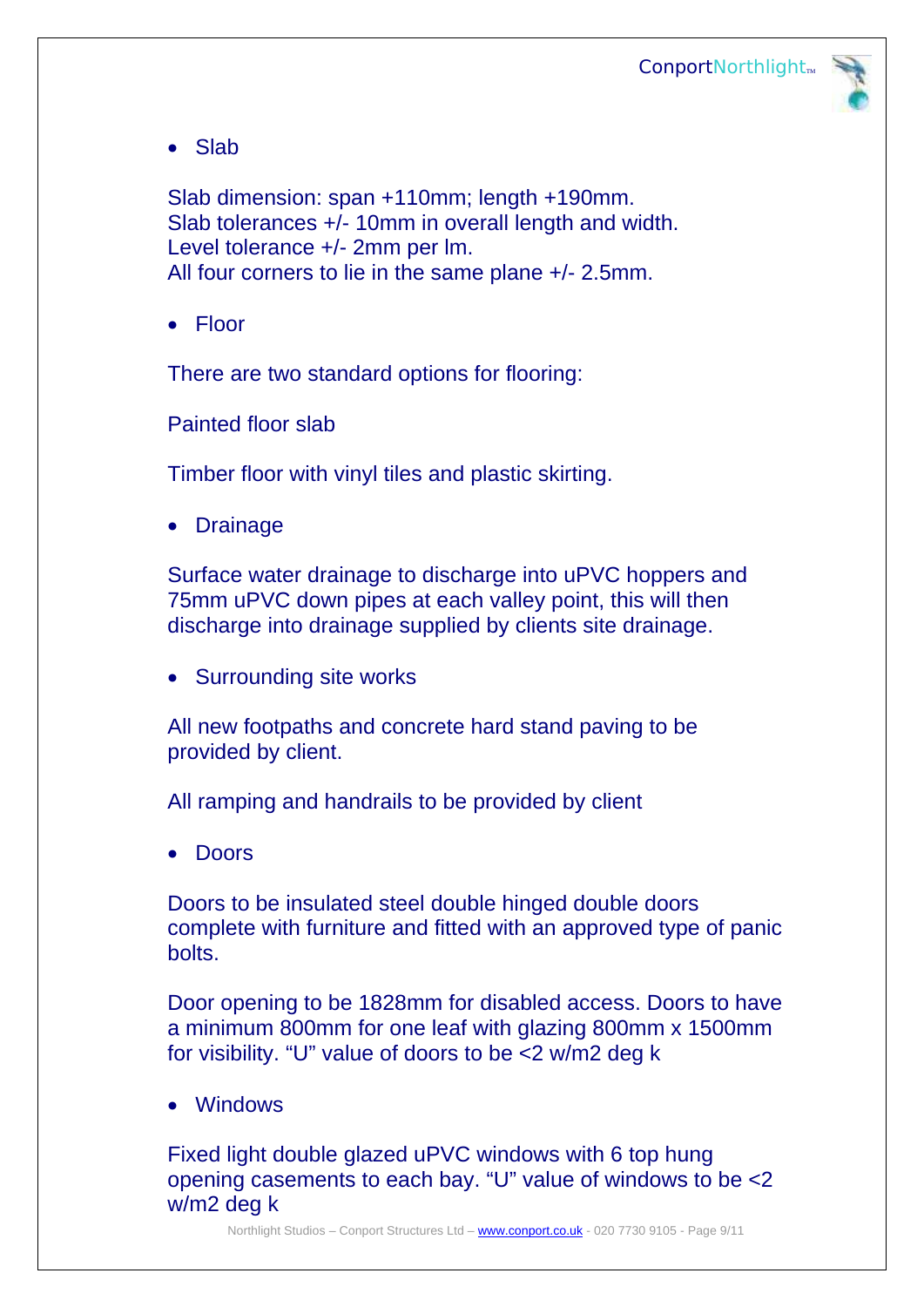

• Partitions

To be agreed with client

• Power, light & it cabling

To be agreed with client

• Ventilation.

Four opening windows per bay. All windows factory fitted wit trickle vents.

• Heating/air conditioning

To be agreed with client

• Fire alarm and security alarm

To be agreed with client